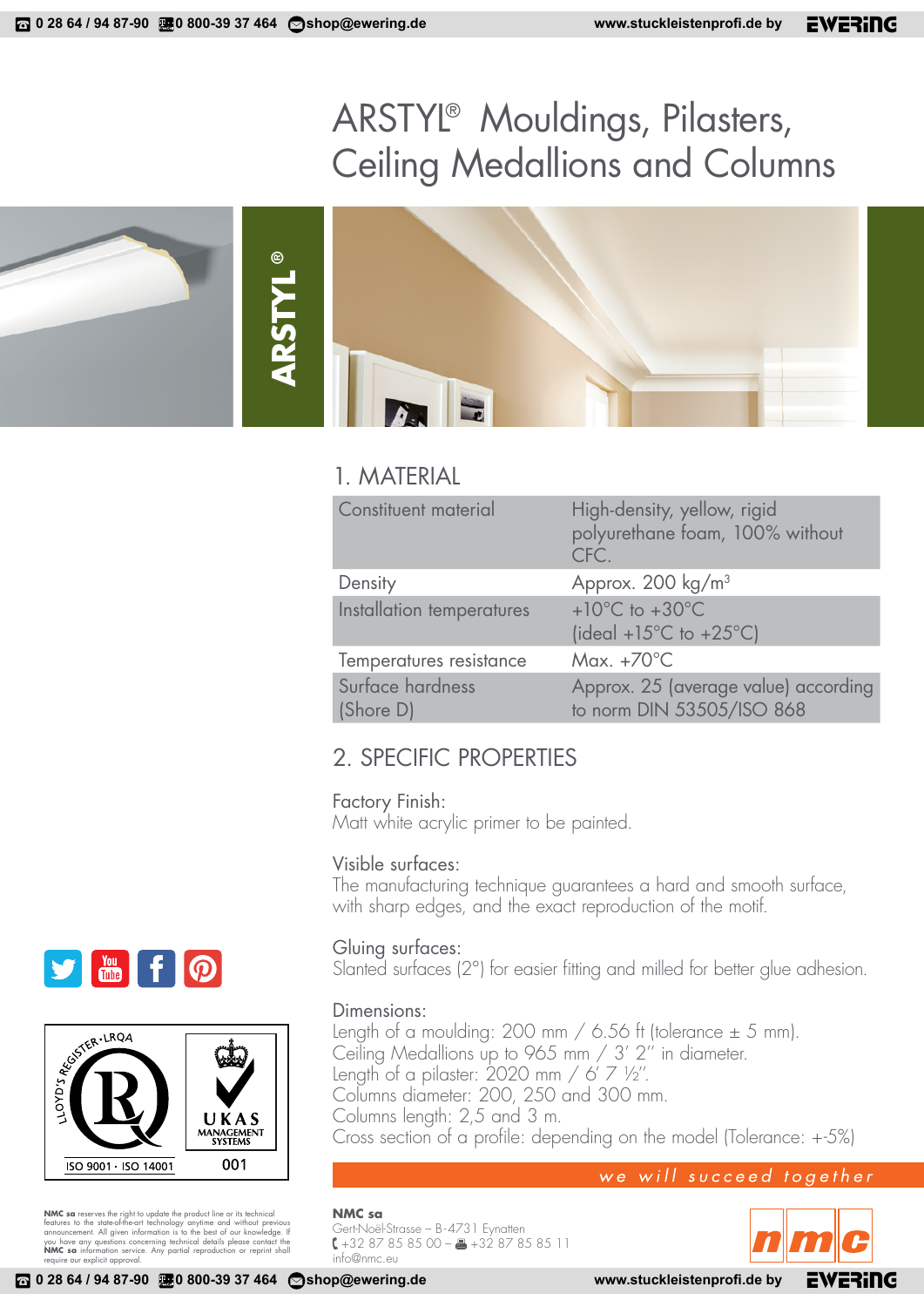# ARSTYL® Mouldings, Pilasters, Ceiling Medallions and Columns

3. USE

**ARSTYL**

**®**

## Storage and installation conditions:

Flat, sheltered from the sun and from humidity. Storage temperature +10°C / +25°C, rel. Humidity 45% to 65%. Must be handled carefully. For the best result, the product will be fitted and stored in conditions close to those of final use. Fitting on a wet backing surface (fresh plaster) and in forced drying conditions (heat gun, dehumidifier, exceptionally high temperature) are to be ruled out. The installation instructions must be followed.

## Laying surface:

The following laying surfaces are suitable: indoor plastered or papered surfaces, coated plaster. Surfaces must be clean, dry, free from dust, degreased and flat; rough down if necessary. If the product is to be applied to particular backing surfaces, please consult our technical department.

## Tools:

HDPS-PU saw and NMC VARIO, VARIO PLUS or ART DECO mitre-box.

## Adhesive and joints:

Glue: ADEFIX® Coving edges and joints with height/projection >8 cm : ADEFIX® PLUS One-sided mounting: ADEFIX® PLUS Filler and jointing material : ADEFIX® Width of joints: 3mm Cleaning product for ADEFIX® (before hardening) : Water Cleaning product for ADEFIX® PLUS (before hardening) : turpentine After hardening: mechanically

## Finishes:

ARSTYL® mouldings and roses can take all paints thanks to the coat of primer applied at the factory, except for silicate products.

## 4. SPECIAL INSTRUCTIONS

## Regulation concerning dangerous substances:

ARSTYL® polyurethane products are to be classified neither under "very toxic" nor under "toxic", according to the regulations concerning dangerous substances.

This technical data sheet has been prepared in accordance with the current state of our knowledge. We reserve the right to make modifications without prior notice. Without a written agreement to the contrary, our studies,

06-2018 NMC sa / 2018 Responsible publisher: NMC sa, Gert-Noël-Straße, B-4731 Eynatten